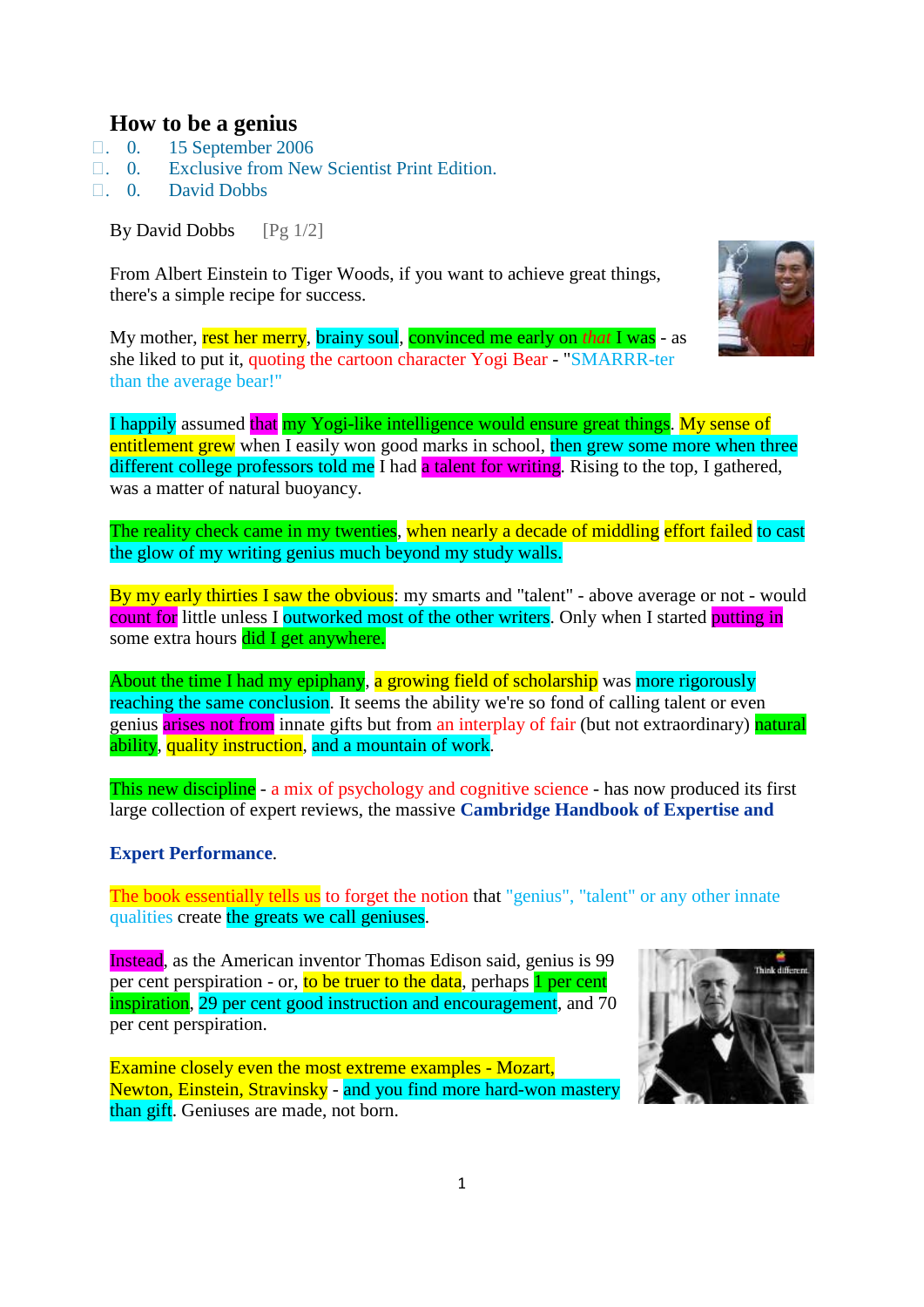## **Extraordinary efforts**

"It's complicated explaining how genius or expertise is created and why it's so rare," says Anders Ericsson, the professor of psychology at Florida State University in Tallahassee who edited the handbook.

"But it isn't magic, and it isn't born. It happens because some critical things line up so that a person of good intelligence can put in the sustained, focused effort *wich* it takes to achieve extraordinary mastery.

"These people don't necessarily have an especially high IQ, but they almost always have very supportive environments, and they almost always have important mentors. And the one thing *that* they always have is this **incredible investment** of effort."

This is mixed news, says Ericsson. "It's funny, really. On one hand it's encouraging: it makes me think that even the most ordinary among us should be careful about saying we can't do great things, because people have proven again and again that most people can do something extraordinary if they're willing to put in the exercise.

"On the other hand, it's a bit overwhelming to look at what these people have to do. They generally invest about five times as much time and effort to become great as an accomplished amateur does to become competent. It's not something everyone's up for."

Studies of extraordinary performance run a wide gamut, employing memory tests, IQ comparisons, brain scans, retrospective interviews of high achievers and longitudinal studies of people who were identified in their youth as highly gifted.

None bears out the myth of inherent genius.

Take intelligence. No accepted measure of innate or basic intelligence, whether IQ or other metrics, reliably predicts that a person will develop extraordinary ability.

In other words, the IQs of the great would not predict their level of accomplishments, nor would their accomplishments predict their IQs.

Studies of chess masters and highly successful artists, scientists and musicians usually find their IQs to be above average, typically in the 115 to 130 range, where some 14 per cent of the population reside - impressive enough, but hardly as rarefied as their achievements and abilities.

The converse - that high IQ does not ensure greatness - holds as well. This was shown in a study of adult graduates of New York City's Hunter College Elementary School, where an admission criterion was an IQ of at least 130 (achieved by a little over 1 per cent of the general population) and the mean IQ was 157 - "genius" territory by any scaling of IQ scores, and a level reached by perhaps 1 in 5000 people.

Though the Hunter graduates were successful and reasonably content with their lives, they had not reached the heights of accomplishment, either individually or as a group, that their IQs might have suggested.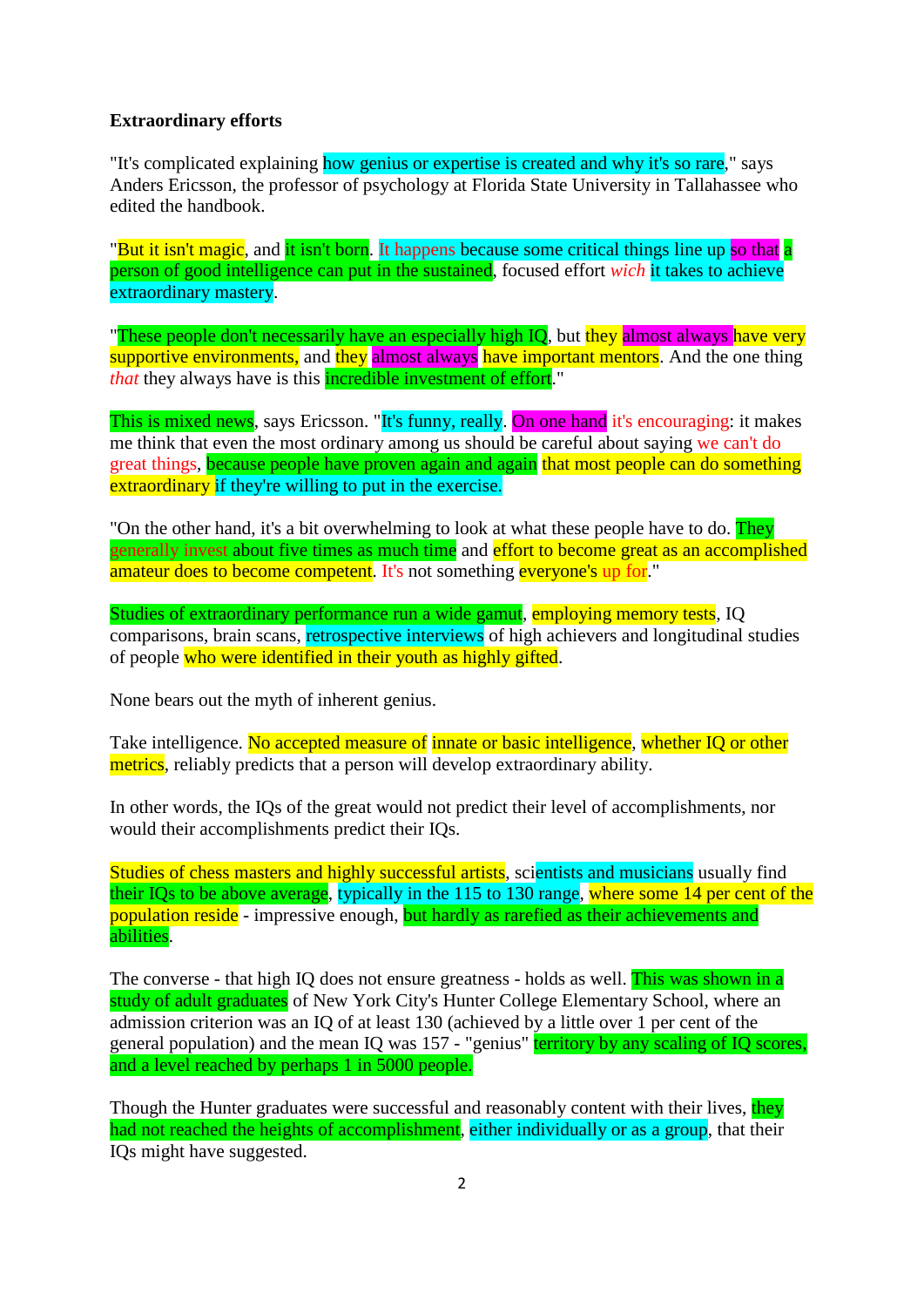In the words of study leader Rena Subotnik, a research psychologist formerly at the City University of New York and now with the American Psychological Association: "There were no superstars, no Pulitzer Prize or MacArthur Award winners, and only one or two familiar names."

The genius these elite students showed in their IQs remained on paper.

So what does create genius or extreme talent? Musicians have an old joke about this: How do you get to Carnegie Hall from here? Practise.

A sober look at any field shows that the top performers are rarely more gifted than the alsorans, but they almost invariably outwork them. This doesn't mean that some people aren't more athletic or smarter than others.

The elite are elite partly because they have some genetic gifts - for learning and hand-eye coordination, for instance - but the very best rise because they take great pains to maximise that gift.

Take Stephen Hawking, who likes to dismiss questions about his IQ by saying, "People who boast about their IQ are losers," and was a middling student and achiever until his midtwenties.

Only then did he catch fire - and begin working obsessively - while collaborating with fellow physicist Roger Penrose on black-hole theory.

Pete Sampras didn't possess more talent than Andre Agassi, but he won 14 grand slams to Agassi's eight because he worked harder and more steadily. And as cellist Yo-Yo Ma once said, the most proficient and renowned musicians are not necessarily those who **outshone** everyone as youths, but rather those who had "fire in the belly".

## **Decade of dedication**

This has led scholars of elite performance to speak of a 10-year rule: it seems you have to put in at least a decade of focused work to master something and **bring** greatness within reach.

This shows **starkly** in a 1985 study of 120 elite athletes, performers, artists, biochemists and mathematicians led by University of Chicago psychologist Benjamin Bloom, a giant of the field who died in 1999.

Every single person in the study took at least a decade of hard study or practice to achieve international recognition. Olympic swimmers trained for an average of 15 years before making the team; the best concert pianists took 15 years to earn international recognition.

Top researchers, sculptors and mathematicians put in similar amounts of time.

The same even goes for those few who seem born with supreme talent.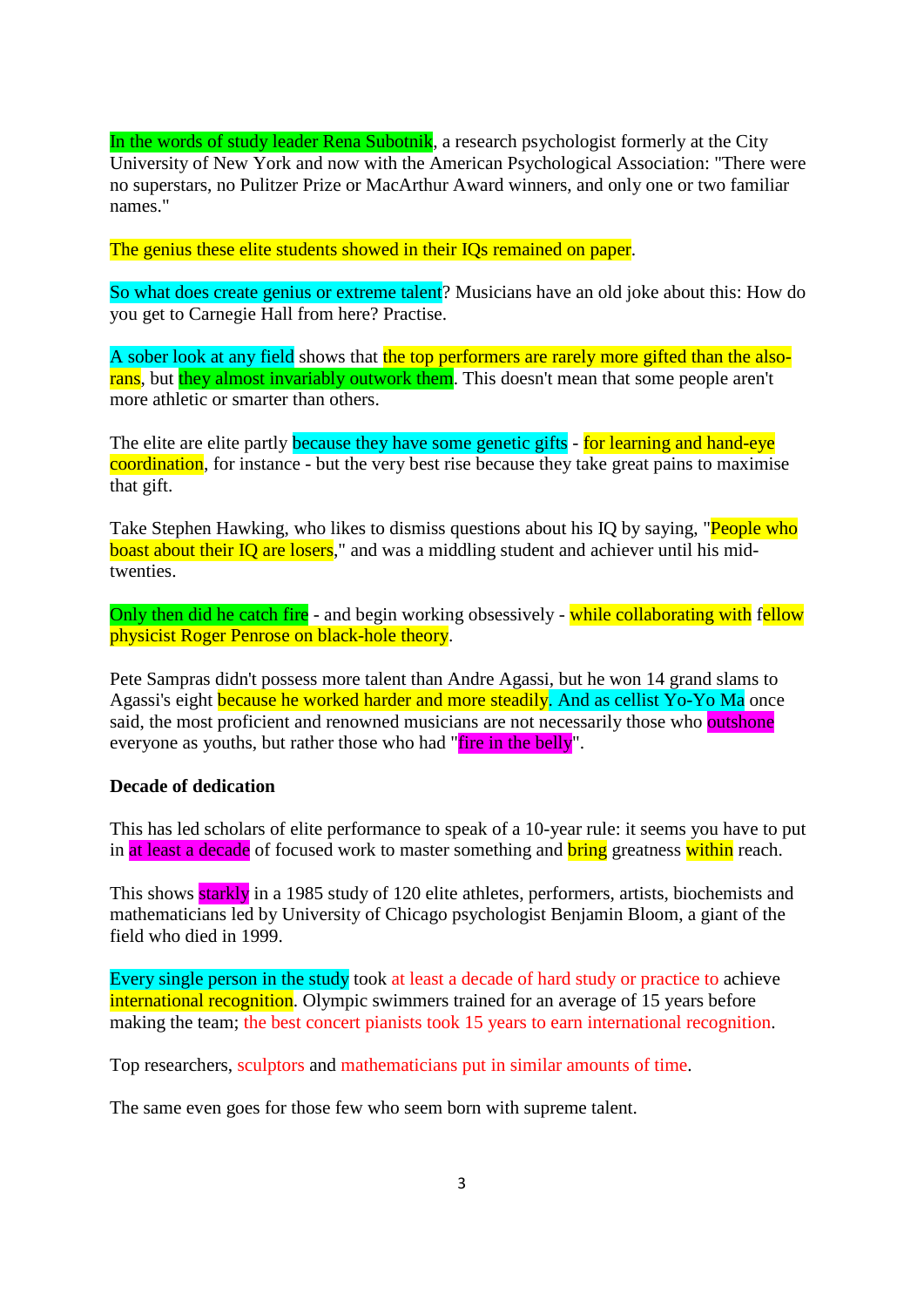Mozart was playing the violin at 3 years of age and received expert, focused instruction from the start. He was precocious, writing symphonies at age 7, but he didn't produce the work that made him a giant until his teens. [Photo: Tom Hulce in 'Amadeus']



The same is true for Tiger Woods. He seems magical on the golf course, but he was swinging a golf club before he could walk, got great instruction and practised constantly from boyhood, and even today outworks all his rivals.

His genius has been laboriously constructed.

By David Dobbs [Pg 2/2 - also see [Page 1\]](http://talentdevelop.com/articles/HTBAG.html)

Study so intense requires resources - time and space to work, teachers to mentor - and the subjects of Bloom's study, like most elite performers, almost invariably enjoyed plentiful support in their formative years.

Bloom, in fact, came to see great talent as less an individual trait than a creation of environment and encouragement. "We were looking for exceptional kids," he said, "and what we found were exceptional conditions."

He was intrigued to find that few of the study's subjects had shown special promise when they first took up the fields they later excelled in, and most harboured no early ambition for stellar achievement.

Rather, they were encouraged as children in a general way to explore and learn, then supported in more focused ways as *which* they began to develop an area they particularly liked.

Another retrospective study, of leading scientists, similarly found that most came from homes where learning was revered for its own sake.

Finally, most retrospective studies, including Bloom's, have found that almost all high achievers were blessed with at least one crucial mentor as they neared maturity.

[Photo: Denzel Washington and other actors from movie The Great Debaters.]

When Subotnik looked at music students at New York's elite Juilliard School and winners of the high-school-level Westinghouse Science Talent



Search, he found that the Juilliard students generally realised their potential more fully because they had one-on-one relationships with mentors who prepared them for the challenges they would face after their studies ended.

Most of the Westinghouse winners, on the other hand, went on to colleges where they failed to find mentors to nurture their talent and guide them through rough spots. Only half ended up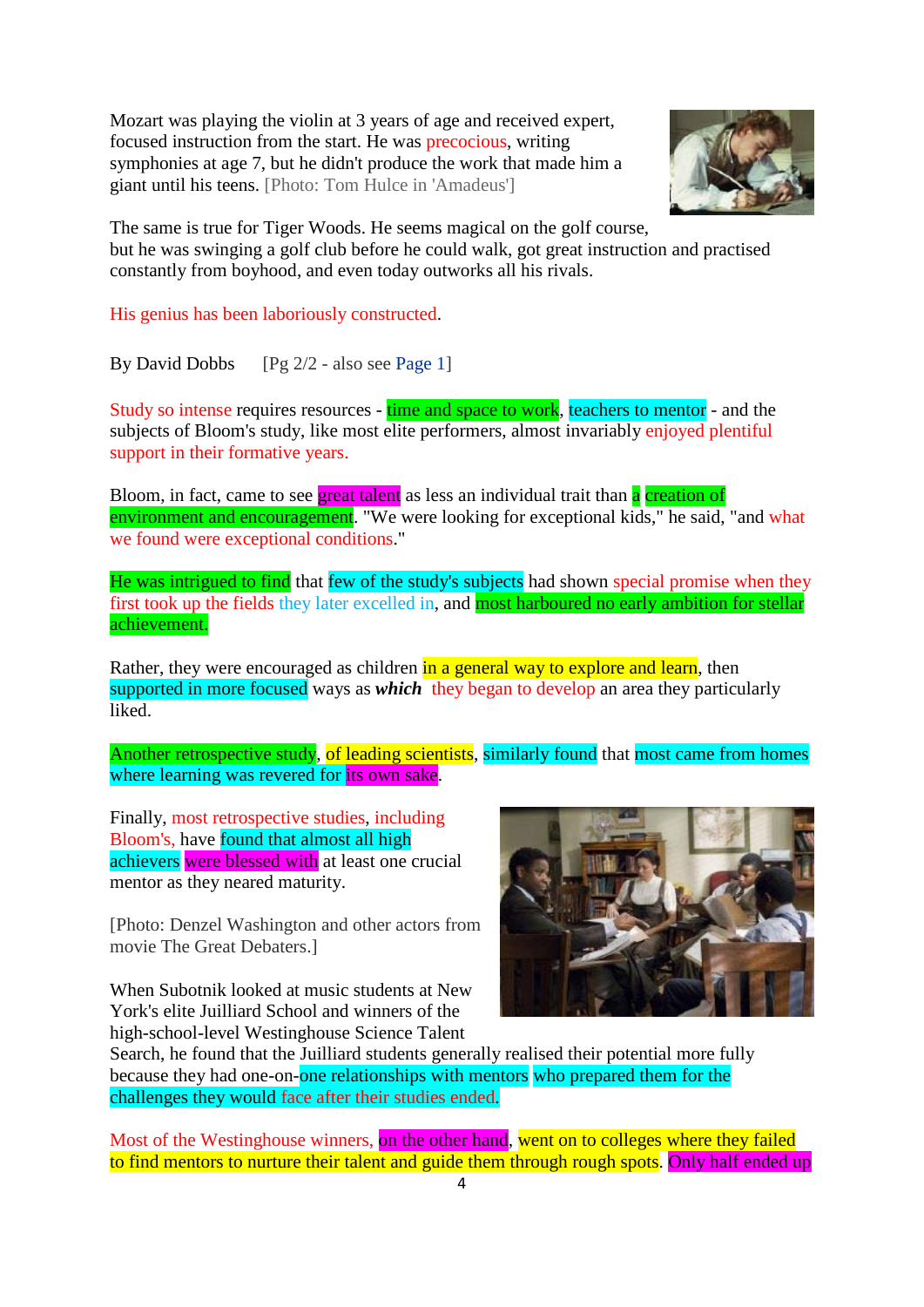pursuing science, and few of them with distinction.

So what do elite performers attain through all that deliberate practice and sensitive mentoring? What makes a genius? The creme de la creme appear to develop several important cognitive skills.

The first, called "chunking", is the ability to group details and concepts into easily remembered patterns.

Chess provides the classic illustration. Show a chess master a game in progress for just 5 seconds and they will memorise the board so well that they can recreate most of it - 20 pieces or more - an hour later. A novice will be able to place just four or five pieces.

Yet chess masters don't necessarily have a better memory than novices. Their clustering skills begin and end at the chessboard. Show a master and a novice a random list of 20 digits, and a few minutes later neither will be able to recall more than seven or eight of them in sequence.

In a chess game, by contrast, the master sees not the 20 pieces that confront the novice but clusters of pieces, each of which is familiar from experience.

Interestingly, the chess master will remember about as many clusters - four or five - as a novice will individual pieces. The better the master, the larger the clusters he'll remember.

We all exercise such clustering skills when we read. Learning to read means coming to recognise chunks of letters as words, then chunks of words as phrases and sentences, and - at a deeper level - sentences and paragraphs as components of a work's larger meaning.

This chunking puts individual words into logical, recallable contexts. As a result, we'll remember almost all of a logical 20-word sentence and only four to seven words from the same 20 words ordered randomly.

Apart from chunking, the elite also learn to identify quickly which bits of information in a changing situation to store in working memory so that they can use them later.

This lets them create a continually updated mental model far more complex than that used by someone less practised, allowing them to see subtler dynamics and deeper relationships.

Again, this is something skilled readers do with good novels. However, it appears more striking - more suggestive of "genius" - when we see these skills used by Garry Kasparov to simultaneously beat 30 grandmasters or Zinedine Zidane to spot a killer through-ball that no one else saw.

Such masters seem to operate on another plane, yet the rest of us can take solace in knowing that their mastery rarely extends beyond their discipline.

It is a fair bet that Roger Federer would beat you at both tennis and ping-pong, but not as soundly in the latter. The gap will shrink as you move further away from his field of expertise.